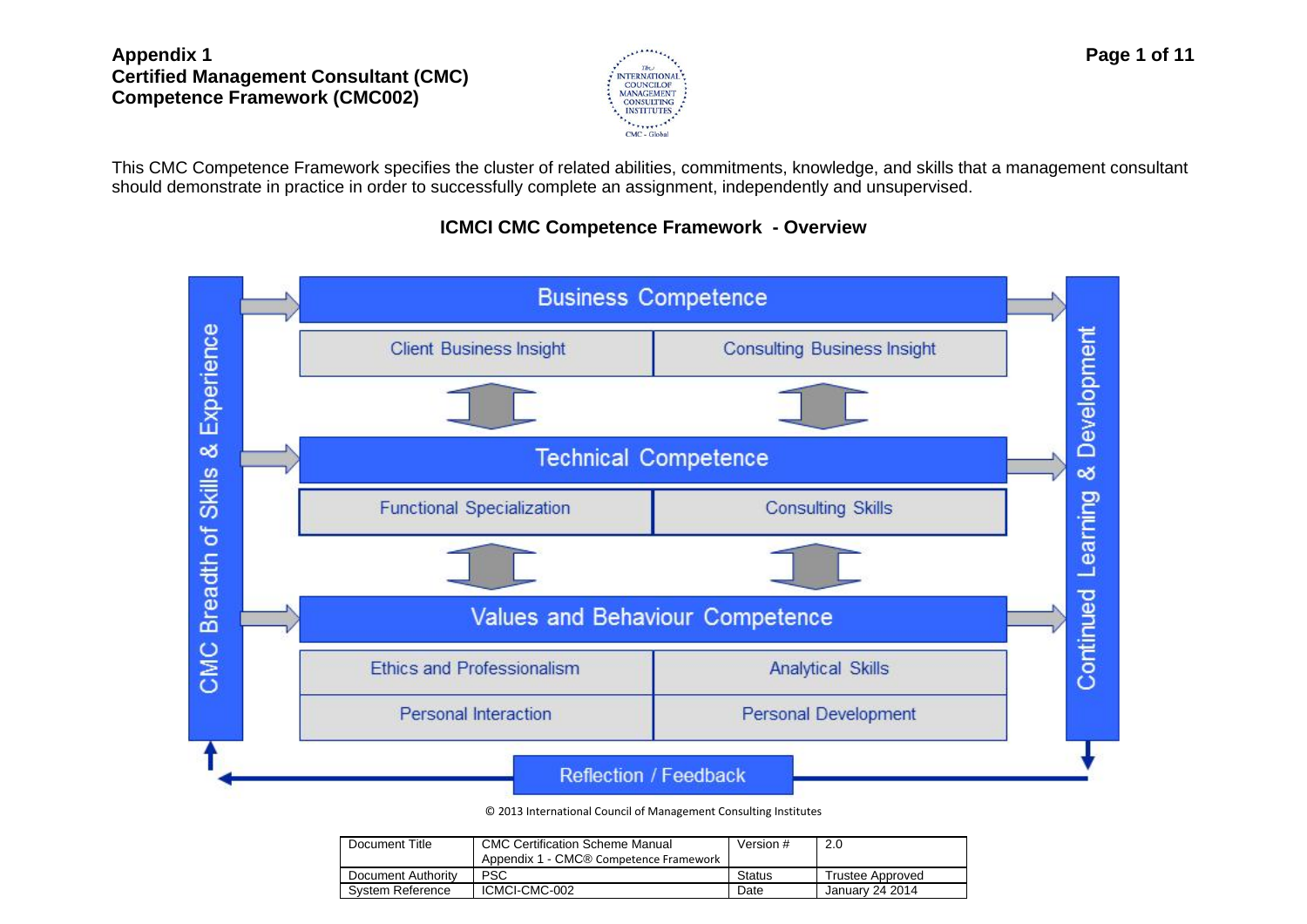

|           | <b>Competence Framework Reference</b>                                                                                     |                  |                                                                                                                                                                                                                                    |
|-----------|---------------------------------------------------------------------------------------------------------------------------|------------------|------------------------------------------------------------------------------------------------------------------------------------------------------------------------------------------------------------------------------------|
|           | <b>Business Competence</b>                                                                                                |                  | Sub-competence                                                                                                                                                                                                                     |
| A         | <b>Client Business Insight</b><br>Understands the internal and external<br>factors impacting on the project               | Ref#             | <b>Definition</b>                                                                                                                                                                                                                  |
| A1        | Client understanding                                                                                                      | A1.1             | Researches and understands the client business, the sector in which it operates, and<br>its stakeholders.                                                                                                                          |
| A2        | Client business knowledge                                                                                                 | A2.1             | Analyses business culture, structure, processes, management and performance<br>criteria based on scope of work and at an appropriate level to be able to complete the<br>assignment.                                               |
| A3        | <b>External awareness</b>                                                                                                 | A3.1             | Formulates analysis for client including the current political, economic, social,<br>technological, legal and environmental factors which may impact the assignment.                                                               |
| В         | <b>Consulting Business Insight</b><br>Understands the management<br>consultancy environment and its<br>commercial aspects | Ref#             | <b>Definition</b>                                                                                                                                                                                                                  |
| <b>B1</b> | Consultancy business knowledge                                                                                            | <b>B1.1</b>      | Understands the nature of the management consultancy market, competitors and<br>capabilities.                                                                                                                                      |
| <b>B2</b> | Commercial aspects of assignments                                                                                         | <b>B2.1</b>      | Demonstrates understanding of commercial aspects of projects including scoping,<br>pricing, risk, and terms and conditions.                                                                                                        |
|           |                                                                                                                           | B <sub>2.2</sub> | Demonstrates understanding of, and where appropriate uses, systematic methods to<br>promote consultancy services for external and internal clients, to maintain a pipeline of<br>opportunities and to negotiate and win contracts. |

| Document Title     | <b>CMC Certification Scheme Manual</b><br>Appendix 1 - CMC® Competence Framework | Version # | 2.0              |
|--------------------|----------------------------------------------------------------------------------|-----------|------------------|
| Document Authority | <b>PSC</b>                                                                       | Status    | Trustee Approved |
| System Reference   | ICMCI-CMC-002                                                                    | Date      | January 24 2014  |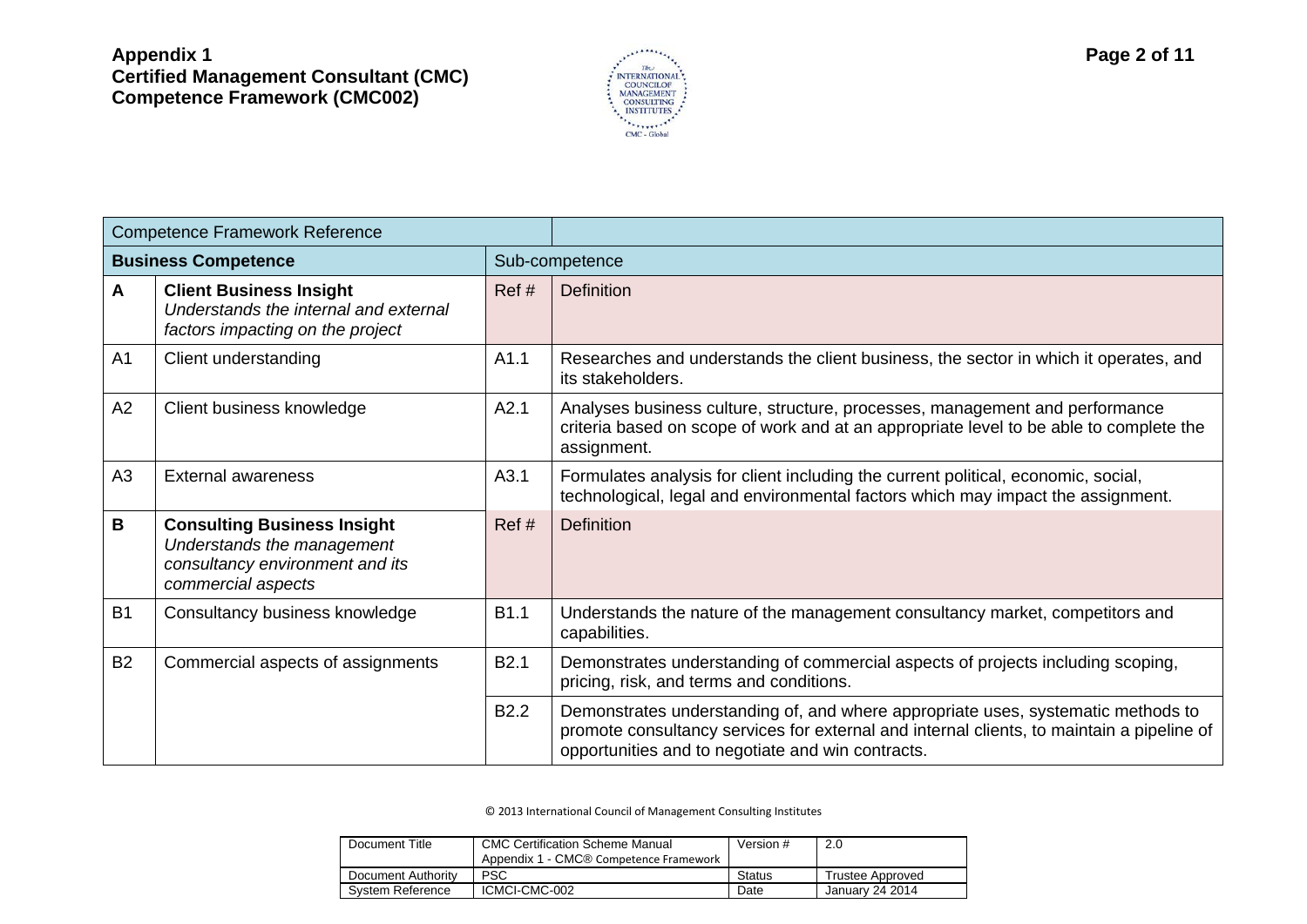

|                             | <b>Competence Framework Reference</b>                                            |                  |                                                                                                                                                                                                                                                                                                      |
|-----------------------------|----------------------------------------------------------------------------------|------------------|------------------------------------------------------------------------------------------------------------------------------------------------------------------------------------------------------------------------------------------------------------------------------------------------------|
| <b>Technical Competence</b> |                                                                                  |                  | Sub-competence                                                                                                                                                                                                                                                                                       |
| C                           | <b>Functional Specialisation</b><br>Recognised as an expert in own<br>discipline | Ref#             | <b>Definition</b>                                                                                                                                                                                                                                                                                    |
| C <sub>1</sub>              | Functional knowledge and skills                                                  | C1.1             | Shows evidence of at least one year's management consulting experience in the<br>declared primary functional specialism PLUS:<br>• A degree or professional qualification in the functional specialism, OR<br>• At least four years' years specialized work experience in the functional specialism. |
| C <sub>2</sub>              | Sectorial knowledge and experience                                               | C <sub>2.1</sub> | Demonstrates how functional expertise has been applied in at least one business<br>sector.                                                                                                                                                                                                           |

|                          | <b>Competence Framework Reference</b>                                                                                                                                                    |                    |                                                                                                                         |
|--------------------------|------------------------------------------------------------------------------------------------------------------------------------------------------------------------------------------|--------------------|-------------------------------------------------------------------------------------------------------------------------|
| <b>Consulting Skills</b> |                                                                                                                                                                                          |                    | Sub-competence                                                                                                          |
| D                        | <b>Engagement Management</b><br>Determines the scope of client<br>assignments. Manages client and other<br>stakeholders' expectations. Engages<br>expertise of others where appropriate. | Ref#               | <b>Definition</b>                                                                                                       |
| D <sub>1</sub>           | <b>Client Focus</b>                                                                                                                                                                      |                    |                                                                                                                         |
| D <sub>1.1</sub>         | Scoping client requirements                                                                                                                                                              | D <sub>1.1.1</sub> | Understands and defines client requirements as evidenced by client agreement.                                           |
|                          |                                                                                                                                                                                          | D <sub>1.1.2</sub> | Where appropriate, presents clear comprehensive written proposals.                                                      |
|                          |                                                                                                                                                                                          | D <sub>1.1.3</sub> | Engages the client in selecting, and taking ownership of, options for the structure and<br>execution of the assignment. |

| Document Title     | <b>CMC Certification Scheme Manual</b><br>Appendix 1 - CMC® Competence Framework | Version #     | 2.0              |
|--------------------|----------------------------------------------------------------------------------|---------------|------------------|
| Document Authority | <b>PSC</b>                                                                       | <b>Status</b> | Trustee Approved |
| System Reference   | ICMCI-CMC-002                                                                    | Date          | January 24 2014  |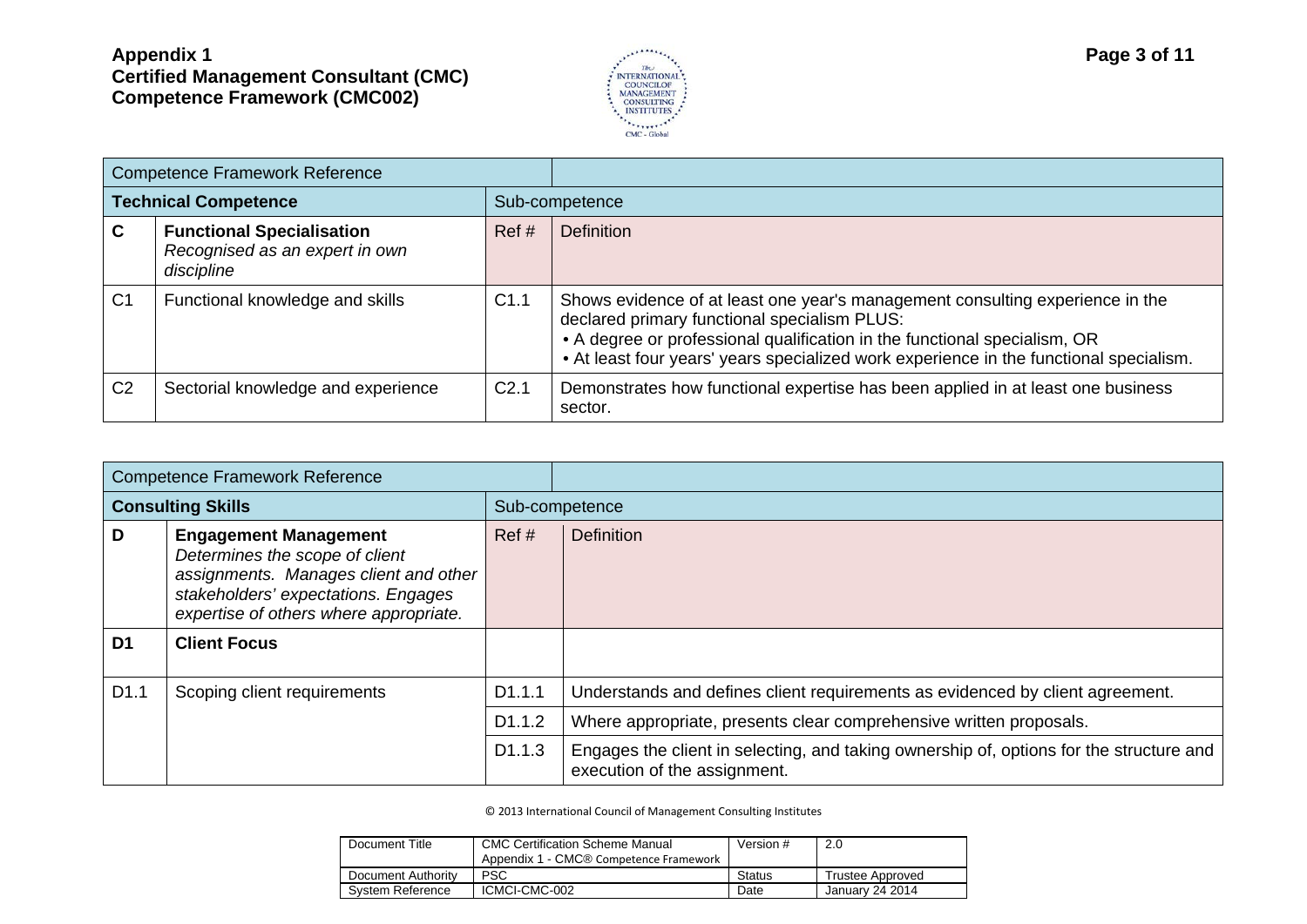

| <b>Competence Framework Reference</b> |                                                                                                                                                                     |                     |                                                                                                                                                                                                                   |
|---------------------------------------|---------------------------------------------------------------------------------------------------------------------------------------------------------------------|---------------------|-------------------------------------------------------------------------------------------------------------------------------------------------------------------------------------------------------------------|
|                                       | <b>Consulting Skills</b>                                                                                                                                            |                     | Sub-competence                                                                                                                                                                                                    |
| D <sub>1.2</sub>                      | Managing client interface                                                                                                                                           | D1.2.1              | Manages client, and consultancy stakeholder, expectations -<br>• Complies with contractual terms<br>• Conducts regular assignment reviews with client<br>• Obtains client agreement if the scope of work changes. |
| D <sub>1.3</sub>                      | Partnering and networking                                                                                                                                           | D <sub>1.3.1</sub>  | Understands and engages expertise of others alongside own                                                                                                                                                         |
|                                       |                                                                                                                                                                     | D1.3.2              | Leverages network effectively to research and define client issues, generate<br>innovative solutions for clients and/or inform the delivery solution.                                                             |
| D <sub>2</sub>                        | <b>Assignment Management</b><br>Manages client assignments effectively<br>Delivers timely solutions while<br>balancing priorities and managing time<br>effectively. | Ref#                | <b>Definition</b>                                                                                                                                                                                                 |
| D2.1                                  | Managing successful outcomes                                                                                                                                        | D <sub>2</sub> .1.1 | Manages client assignments successfully, ensuring that objectives, deadlines and<br>budgets are agreed and delivered on time.                                                                                     |
| D <sub>2.2</sub>                      | Planning                                                                                                                                                            | D <sub>2</sub> .2.1 | Demonstrates competent use of planning tools and techniques, and sets milestones<br>appropriate for the size and scale of the assignment.                                                                         |
| D <sub>2.3</sub>                      | Managing the assignment                                                                                                                                             | D <sub>2</sub> .3.1 | Shows flexibility and adaptability to changing demands and deadlines.<br>Demonstrates ability to manage ambiguity.                                                                                                |
|                                       |                                                                                                                                                                     | D <sub>2</sub> .3.2 | Keeps 'big picture' in focus but addresses detail and balances priorities.                                                                                                                                        |
|                                       |                                                                                                                                                                     | D <sub>2</sub> .3.3 | Manages own time effectively to meet deadlines.                                                                                                                                                                   |
|                                       |                                                                                                                                                                     | D <sub>2</sub> .3.4 | Where appropriate, demonstrates the ability to identify, develop, describe and<br>allocate work streams for others to meet objectives, deadlines and budgets.                                                     |

| Document Title     | <b>CMC Certification Scheme Manual</b><br>Appendix 1 - CMC® Competence Framework | Version #     | -2.0             |
|--------------------|----------------------------------------------------------------------------------|---------------|------------------|
| Document Authority | <b>PSC</b>                                                                       | <b>Status</b> | Trustee Approved |
| System Reference   | ICMCI-CMC-002                                                                    | Date          | January 24 2014  |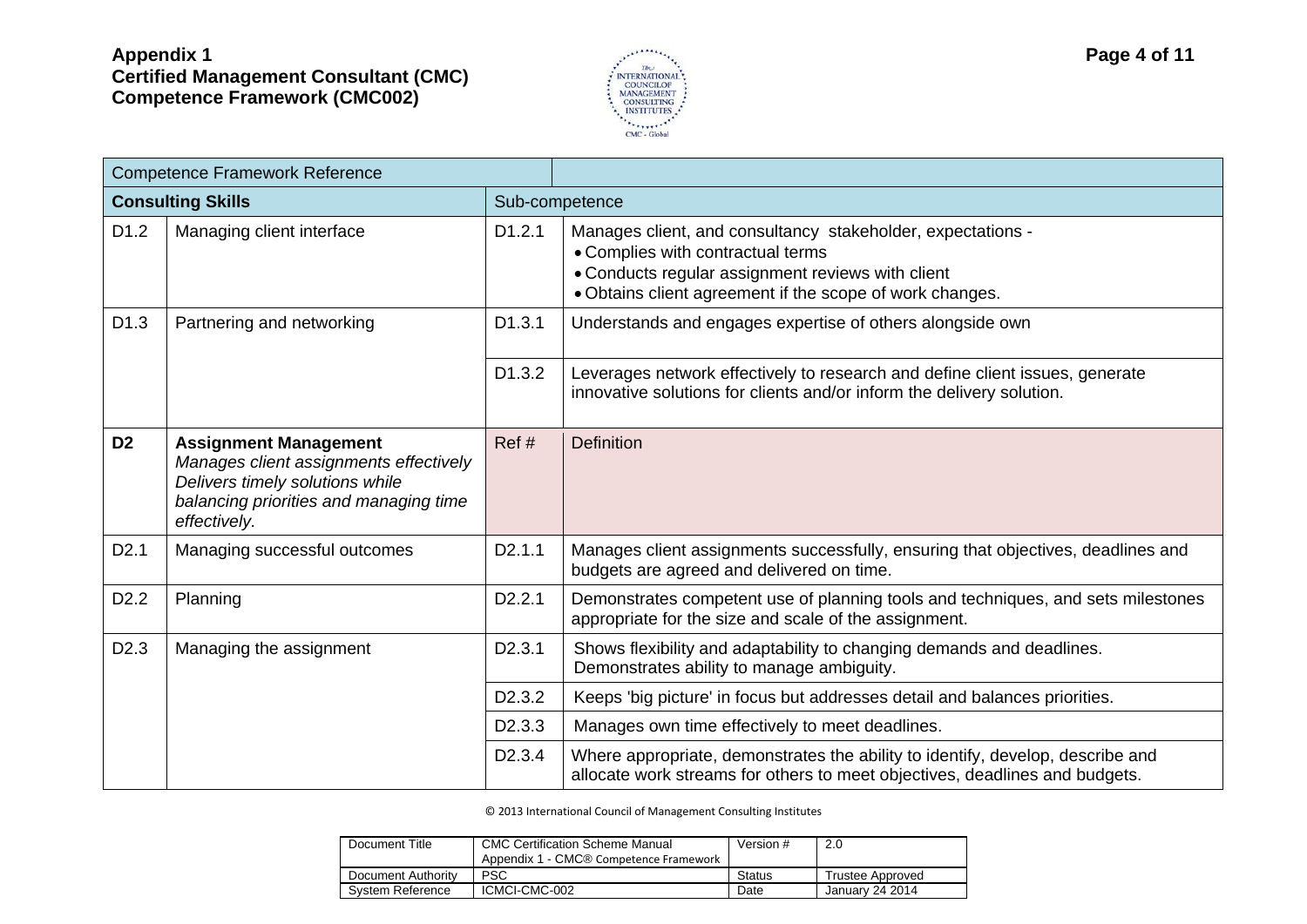

|                          | <b>Competence Framework Reference</b>                                                                                                                           |                     |                                                                                                                                                                                                                                                                                                                                                              |
|--------------------------|-----------------------------------------------------------------------------------------------------------------------------------------------------------------|---------------------|--------------------------------------------------------------------------------------------------------------------------------------------------------------------------------------------------------------------------------------------------------------------------------------------------------------------------------------------------------------|
| <b>Consulting Skills</b> |                                                                                                                                                                 |                     | Sub-competence                                                                                                                                                                                                                                                                                                                                               |
| D <sub>2.4</sub>         | Working on all phases of project                                                                                                                                | D <sub>2</sub> .4.1 | Operates competently in all areas of project delivery from offering through to closure.                                                                                                                                                                                                                                                                      |
| D <sub>2.5</sub>         | Managing handover to client                                                                                                                                     | D <sub>2.5.1</sub>  | Anticipates handover issues and addresses them during engagement.<br>Agrees handover process with client (e.g. skills transfer, implementation,<br>sustainability, knowledge documentation).<br>If withdrawing because the consultant cannot complete the assignment, offers the<br>client recommendations on other resources that can complete the project. |
| D <sub>3</sub>           | <b>Consulting Knowledge</b><br>Captures, shares and applies<br>knowledge in a structured way relevant<br>to the engagement needs                                | Ref#                | <b>Definition</b>                                                                                                                                                                                                                                                                                                                                            |
| D <sub>3.1</sub>         | Using a logical process approach to<br>capturing and building knowledge                                                                                         | D <sub>3</sub> .1.1 | Gathers, records and analyses data and information through ordered and logical<br>processes and translates data into useable output.                                                                                                                                                                                                                         |
| D <sub>3.2</sub>         | Sharing knowledge and experiences<br>with others                                                                                                                | D3.2.1              | Shares acquired knowledge and experience with others in appropriate ways in order<br>to build value for the client.                                                                                                                                                                                                                                          |
| D <sub>3.3</sub>         | Applying knowledge, tools and<br>technical expertise to create value for<br>the client                                                                          | D <sub>3.3.1</sub>  | Demonstrates how value was created for the client through use of knowledge, tools<br>and expertise and shows how this was tailored to meet the client's needs.                                                                                                                                                                                               |
| D <sub>4</sub>           | <b>Consulting Process Techniques</b><br>Uses a range of techniques, including<br>facilitation, coaching and mentoring to<br>deliver solutions of mutual benefit | Ref#                | <b>Definition</b>                                                                                                                                                                                                                                                                                                                                            |
| D4.1                     | Presentation                                                                                                                                                    | D4.1.1              | Uses presentation tools and techniques effectively.                                                                                                                                                                                                                                                                                                          |
| D4.2                     | Written reports                                                                                                                                                 | D4.2.1              | Produces clear client correspondence and reports selecting most appropriate style to                                                                                                                                                                                                                                                                         |

| Document Title     | <b>CMC Certification Scheme Manual</b><br>Appendix 1 - CMC® Competence Framework | Version #     | 2.0              |
|--------------------|----------------------------------------------------------------------------------|---------------|------------------|
| Document Authority | PSC                                                                              | <b>Status</b> | Trustee Approved |
| System Reference   | ICMCI-CMC-002                                                                    | Date          | January 24 2014  |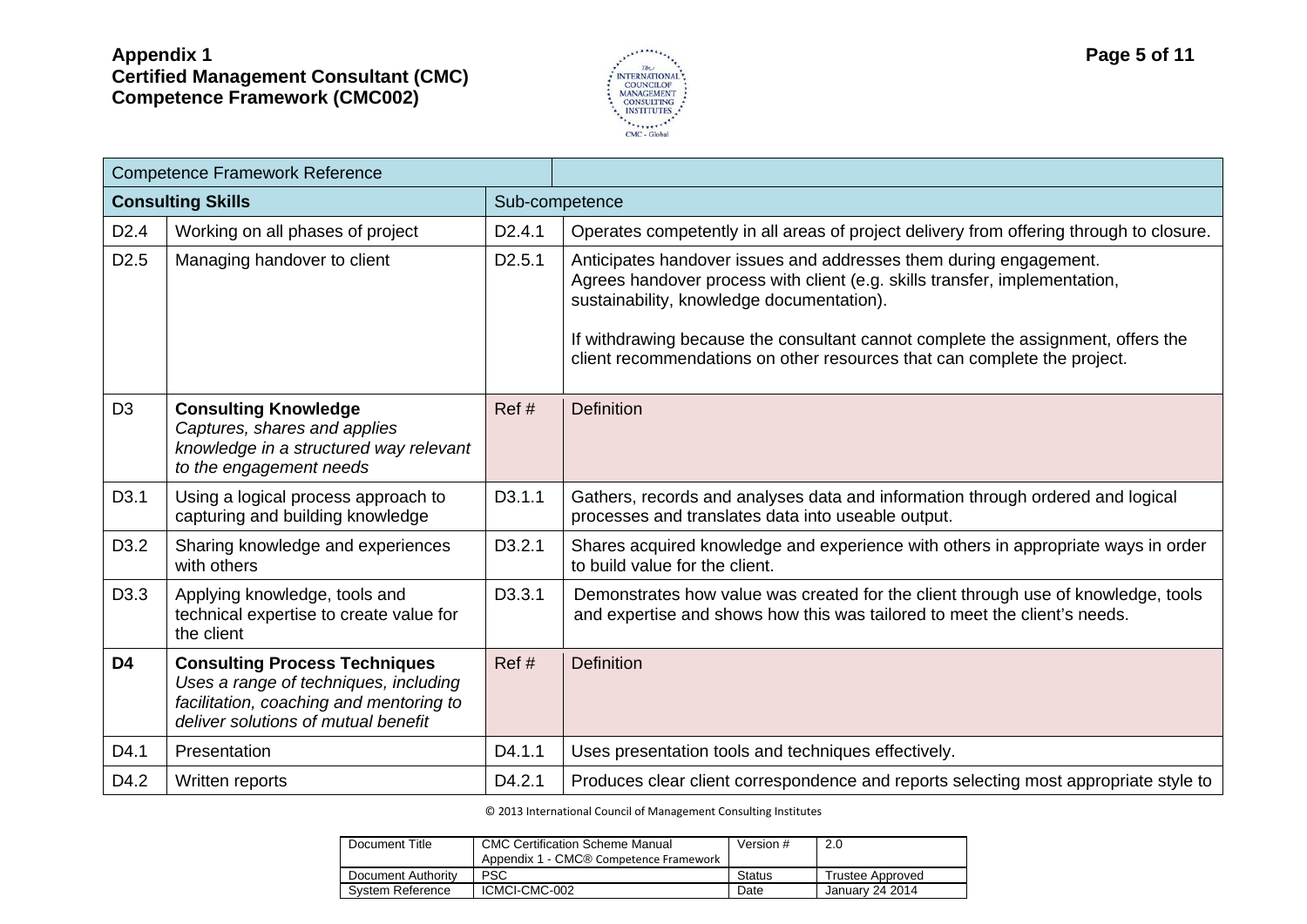

|                  | <b>Competence Framework Reference</b>                                                     |                     |                                                                                                                                                                                                                                                                                                          |  |
|------------------|-------------------------------------------------------------------------------------------|---------------------|----------------------------------------------------------------------------------------------------------------------------------------------------------------------------------------------------------------------------------------------------------------------------------------------------------|--|
|                  | <b>Consulting Skills</b>                                                                  |                     | Sub-competence                                                                                                                                                                                                                                                                                           |  |
|                  |                                                                                           |                     | achieve desired outcome.                                                                                                                                                                                                                                                                                 |  |
| D4.3             | Facilitation                                                                              | D4.3.1              | Manages group processes to achieve desired outcomes, using facilitation tools and<br>techniques to maximise the group's decision-making potential.                                                                                                                                                       |  |
| D4.4             | Coaching                                                                                  | D.4.4.1             | Where appropriate, demonstrates use of a process to enable client learning and<br>development to occur and performance to improve. Demonstrates knowledge and<br>understanding of the variety of styles, skills and techniques that are appropriate to<br>the context in which the coaching takes place. |  |
| D4.5             | Mentoring                                                                                 | D4.5.1              | Where appropriate, demonstrates how personal knowledge and experience has<br>been passed on to help client personnel make significant transitions in knowledge,<br>work or thinking in order to aid their personal development.                                                                          |  |
| D4.6             | Consensus building                                                                        | D4.6.1              | Demonstrates skills in building consensus and managing conflict.                                                                                                                                                                                                                                         |  |
| D4.7             | Collaborative working                                                                     | D <sub>4.7.1</sub>  | Works effectively in a team with others and seeks support from others if appropriate.                                                                                                                                                                                                                    |  |
|                  |                                                                                           | D4.7.2              | Demonstrates, if in a management role, the management, development and<br>appraisal of others and delegation of tasks.                                                                                                                                                                                   |  |
| D <sub>5</sub>   | <b>Tools and methodologies</b><br>Selects and uses appropriate tools and<br>methodologies | Ref#                | <b>Definition</b>                                                                                                                                                                                                                                                                                        |  |
| D <sub>5.1</sub> | Selects and uses appropriate<br>diagnostic tools, methods and<br>techniques               | D <sub>5</sub> .1.1 | Evaluates tools and techniques against validity criteria and uses them to obtain best<br>data, information or knowledge available, within budgetary or organisational<br>constraints.                                                                                                                    |  |

| Document Title     | <b>CMC Certification Scheme Manual</b><br>Appendix 1 - CMC® Competence Framework | Version # | 2.0                     |
|--------------------|----------------------------------------------------------------------------------|-----------|-------------------------|
| Document Authority | <b>PSC</b>                                                                       | Status    | <b>Trustee Approved</b> |
| System Reference   | ICMCI-CMC-002                                                                    | Date      | January 24 2014         |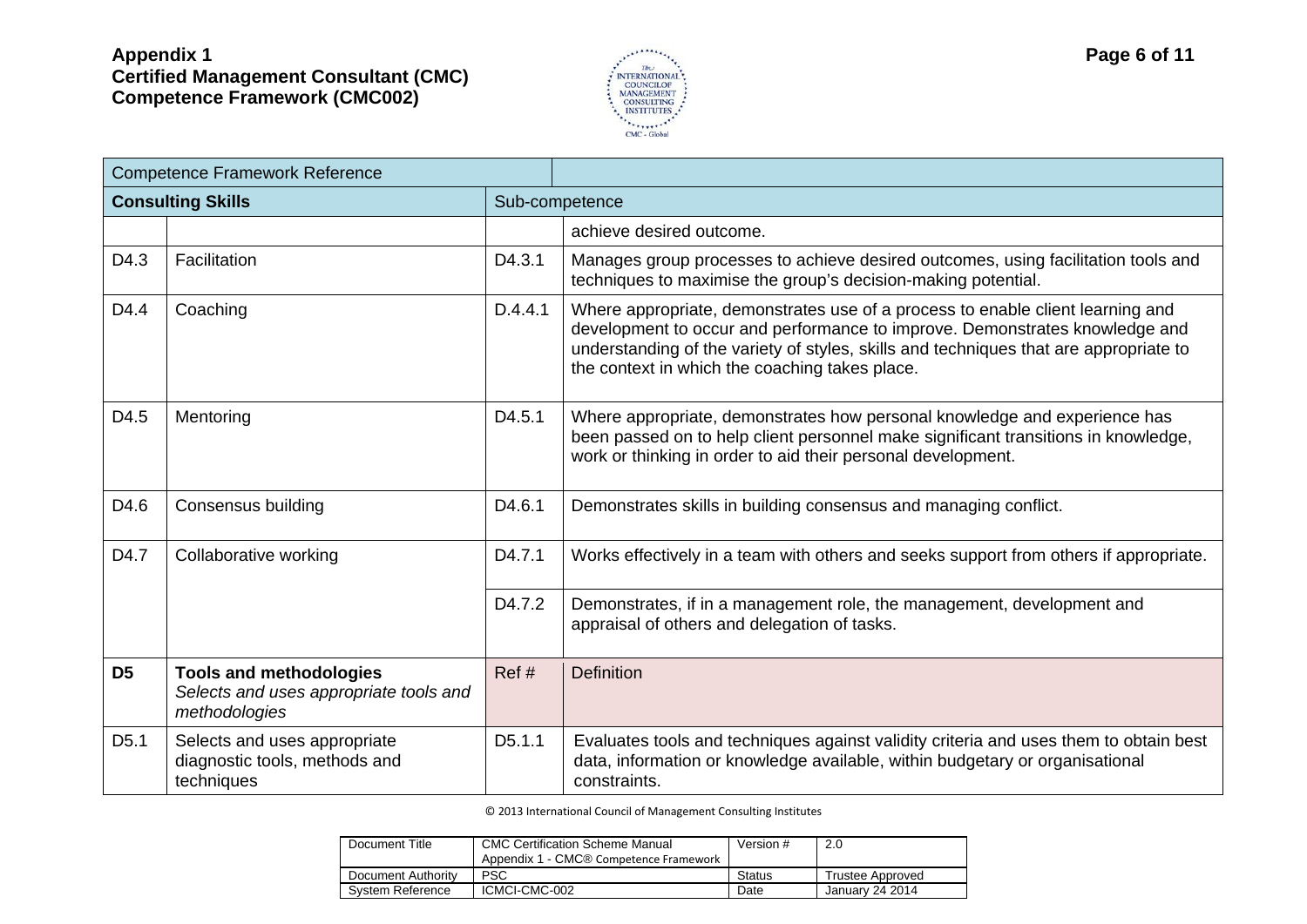

| <b>Competence Framework Reference</b>                                                                                                                                                                                              |                  |                     |                                                                                                                                                                                                                                                                                                                                                    |  |
|------------------------------------------------------------------------------------------------------------------------------------------------------------------------------------------------------------------------------------|------------------|---------------------|----------------------------------------------------------------------------------------------------------------------------------------------------------------------------------------------------------------------------------------------------------------------------------------------------------------------------------------------------|--|
| <b>Consulting Skills</b>                                                                                                                                                                                                           |                  |                     | Sub-competence                                                                                                                                                                                                                                                                                                                                     |  |
|                                                                                                                                                                                                                                    |                  |                     |                                                                                                                                                                                                                                                                                                                                                    |  |
|                                                                                                                                                                                                                                    |                  | D <sub>5</sub> .1.2 | Uses a variety of data gathering, problem solving and analytical techniques that take<br>into account client and own values and objectives and the type of recommendations<br>to be made.                                                                                                                                                          |  |
| D <sub>6</sub><br><b>Risk and Quality Management</b><br>Defines risk criteria, identifying,<br>mitigating and managing risks and<br>outcomes<br>Defines quality standards, ensuring<br>quality of delivery and client satisfaction |                  | Ref#                | <b>Definition</b>                                                                                                                                                                                                                                                                                                                                  |  |
| D6.1<br>Managing risk and issues                                                                                                                                                                                                   |                  | D6.1.1              | Analyses risk in an engagement including, where appropriate, risk identification and<br>evaluation (probability and impact assessment) and identifies suitable responses to<br>risk (prevent, reduce, transfer, accept, contingency).                                                                                                              |  |
|                                                                                                                                                                                                                                    |                  | D6.1.2              | Where appropriate, applies risk management processes including planning and<br>resourcing, monitoring and reporting. Where appropriate, uses risk and/or issue logs,<br>reports, risk mitigation and/or recovery action and the use and control of<br>contingencies. Demonstrates suitable responses to issues that arise during an<br>assignment. |  |
| D <sub>6.2</sub>                                                                                                                                                                                                                   | Managing quality | D6.2.1              | Identifies success criteria to ensure required quality of deliverables is achieved.                                                                                                                                                                                                                                                                |  |
|                                                                                                                                                                                                                                    |                  |                     | Assures quality compliance of own deliverables and, where appropriate, those of the<br>consultancy team.                                                                                                                                                                                                                                           |  |
|                                                                                                                                                                                                                                    |                  | D6.2.3              | Monitors and measures client satisfaction.                                                                                                                                                                                                                                                                                                         |  |

| Document Title     | <b>CMC Certification Scheme Manual</b><br>Appendix 1 - CMC® Competence Framework | Version #     | 2.0              |
|--------------------|----------------------------------------------------------------------------------|---------------|------------------|
| Document Authority | <b>PSC</b>                                                                       | <b>Status</b> | Trustee Approved |
| System Reference   | ICMCI-CMC-002                                                                    | Date          | Januarv 24 2014  |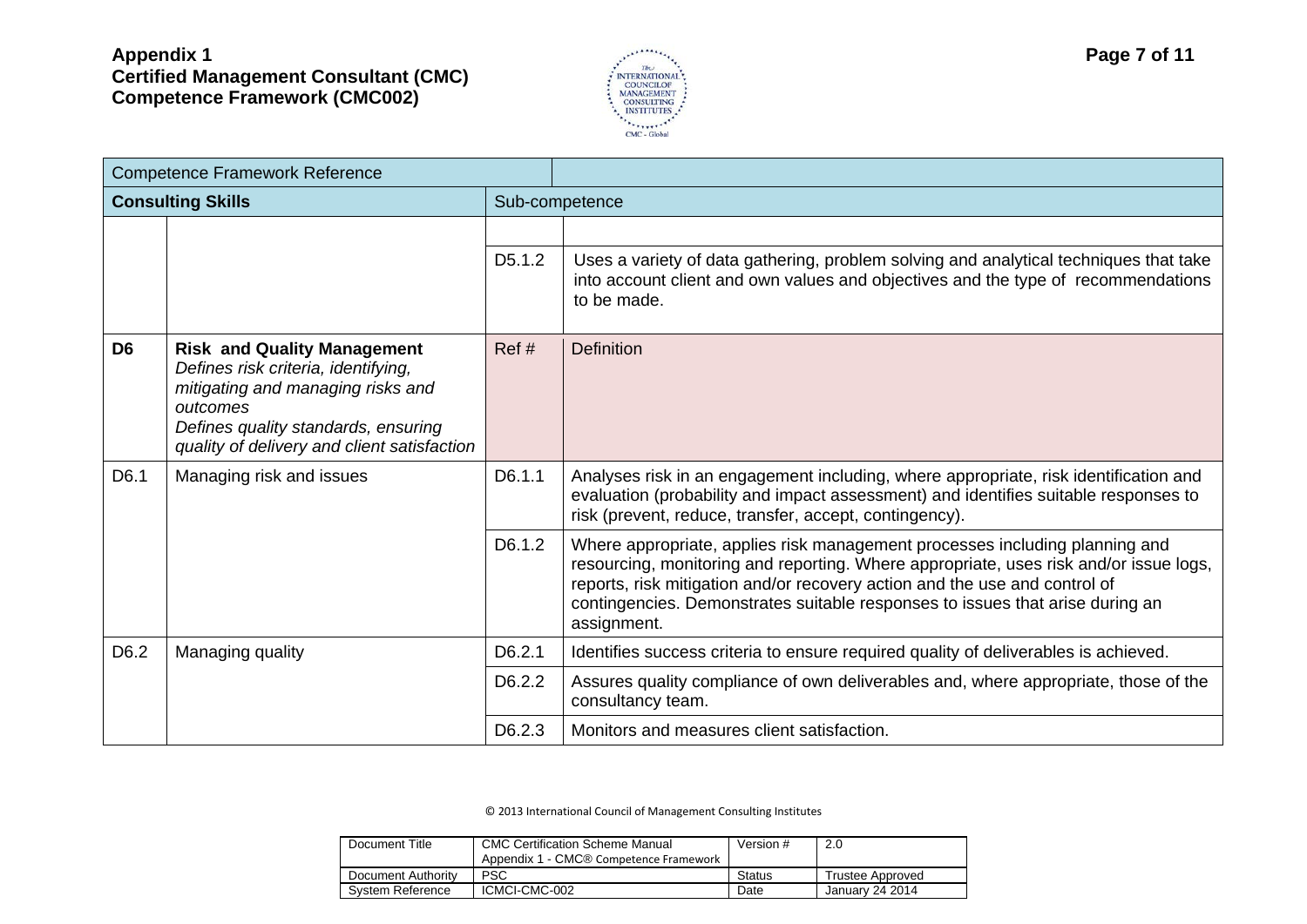

| <b>Competence Framework Reference</b> |                                                                                                                                                                                                                       |      |                                                                                                                                                                                |  |
|---------------------------------------|-----------------------------------------------------------------------------------------------------------------------------------------------------------------------------------------------------------------------|------|--------------------------------------------------------------------------------------------------------------------------------------------------------------------------------|--|
|                                       | <b>Values and Behaviour Competence</b>                                                                                                                                                                                |      | Sub-competence                                                                                                                                                                 |  |
| E                                     | <b>Ethics and Professionalism</b><br>Operates with professionalism and<br>integrity in all aspects of role including<br>conduct, adhering to codes of practice<br>and working in the best interests of the<br>client. | Ref# | <b>Definition</b>                                                                                                                                                              |  |
| E1                                    | Demonstrating ethical behaviour                                                                                                                                                                                       | E1.1 | Demonstrates appropriate ethical behaviour and adheres to the ICMCI and/or National<br>Institute Code of Professional Conduct and Ethics.                                      |  |
| E <sub>2</sub>                        | Demonstrating professional behaviour                                                                                                                                                                                  |      | Ensures professional advice is sound and relevant to client's needs.                                                                                                           |  |
|                                       |                                                                                                                                                                                                                       |      | Sets high personal standards, acts with integrity, respects confidentiality, and is<br>courteous, reliable and responsive in dealing with others.                              |  |
|                                       |                                                                                                                                                                                                                       | E2.3 | Understands and manages diversity in terms of culture, religion, race and gender.                                                                                              |  |
|                                       |                                                                                                                                                                                                                       | E2.4 | Demonstrates behaviour that earns the respect of professional colleagues.                                                                                                      |  |
|                                       |                                                                                                                                                                                                                       | E2.5 | Applies professional and ethical criteria and withdraws from an engagement that<br>discovers, or causes, illegal activity.                                                     |  |
| F                                     | <b>Analytical Skills</b><br>Applies analytical and pro-active thinking<br>to ensure robust and appropriate client<br>solutions                                                                                        | Ref# | <b>Definition</b>                                                                                                                                                              |  |
| F <sub>1</sub>                        | Problem solving                                                                                                                                                                                                       | F1.1 | Uses a logical, coherent and consistent approach to problem-solving.<br>Challenges assumptions and probes detail.                                                              |  |
| F <sub>2</sub>                        | Decision making and recommendation                                                                                                                                                                                    | F2.1 | Understands the implications of different courses of action<br>Makes recommendations based on risk analysis with facts and assesses the ability of<br>the client to implement. |  |

| Document Title     | <b>CMC Certification Scheme Manual</b><br>Appendix 1 - CMC® Competence Framework | Version #     | 2.0              |
|--------------------|----------------------------------------------------------------------------------|---------------|------------------|
| Document Authority | <b>PSC</b>                                                                       | <b>Status</b> | Trustee Approved |
| System Reference   | ICMCI-CMC-002                                                                    | Date          | January 24 2014  |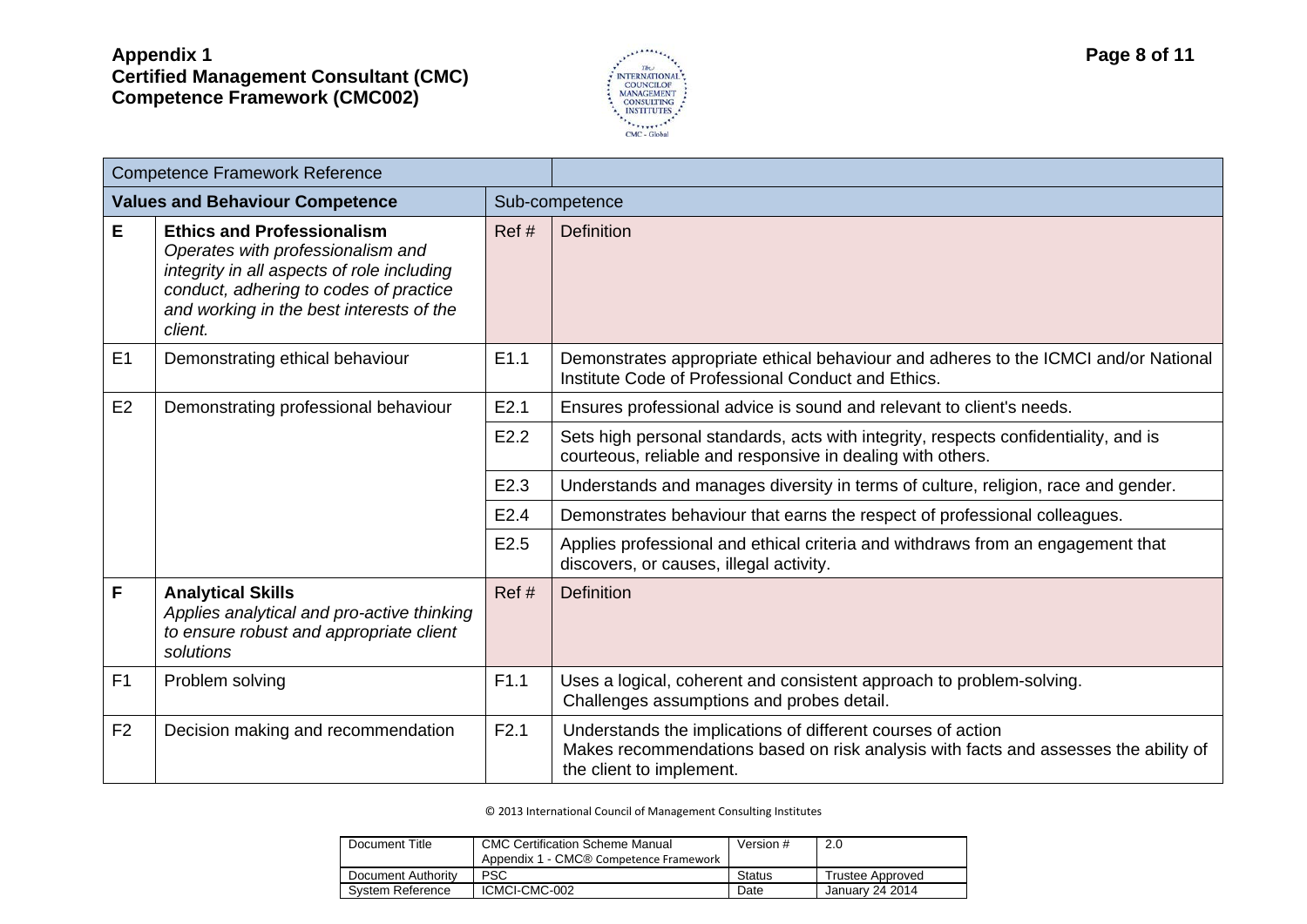

| <b>Competence Framework Reference</b>  |                                                                                                                                                                                                                                                                                                                                              |                  |                                                                                                                                                                                                                                                                     |  |  |
|----------------------------------------|----------------------------------------------------------------------------------------------------------------------------------------------------------------------------------------------------------------------------------------------------------------------------------------------------------------------------------------------|------------------|---------------------------------------------------------------------------------------------------------------------------------------------------------------------------------------------------------------------------------------------------------------------|--|--|
| <b>Values and Behaviour Competence</b> |                                                                                                                                                                                                                                                                                                                                              |                  | Sub-competence                                                                                                                                                                                                                                                      |  |  |
| F <sub>3</sub>                         | Innovation                                                                                                                                                                                                                                                                                                                                   | F <sub>3.1</sub> | Demonstrates flexibility, creativity and innovation in generating solutions and<br>recommendations.                                                                                                                                                                 |  |  |
| G                                      | <b>Personal Interaction</b><br>Takes and maintains responsibility for<br>actions and impact of selected course of<br>action on others.<br>Handles complexity in the operating<br>environment.<br>Interacts effectively with others to<br>achieve desired outcomes.<br>Demonstrates influencing skills.<br>Demonstrates communication skills. | Ref#             | <b>Definition</b>                                                                                                                                                                                                                                                   |  |  |
| G <sub>1</sub>                         | Taking responsibility for own actions                                                                                                                                                                                                                                                                                                        | G1.1             | Maintains responsibility to the client to remain within the scope of work. Identifies,<br>and where appropriate notifies colleagues of, issues outside scope of work.                                                                                               |  |  |
| G <sub>2</sub>                         | Handles complexity                                                                                                                                                                                                                                                                                                                           | G2.1             | Works effectively in complex environments containing value-conflicts and<br>uncertainties, needing, at most, only indirect supervision.                                                                                                                             |  |  |
| G <sub>3</sub>                         | Interacts effectively with others                                                                                                                                                                                                                                                                                                            | G3.1             | Shares views with others, expressing own ideas and thoughts clearly and openly<br>while also being prepared to listen to other, differing, views before reaching<br>conclusions.<br>Where appropriate, uses professional network to seek contributions from others. |  |  |
| G <sub>4</sub>                         | Demonstrates influencing skills                                                                                                                                                                                                                                                                                                              | G4.1             | Presents ideas convincingly to the client to achieve specific outcomes.                                                                                                                                                                                             |  |  |
| G <sub>5</sub>                         | Demonstrates communication skills                                                                                                                                                                                                                                                                                                            | G5.1             | Conveys information in a clear focused style using effective verbal, non-verbal,<br>graphical, written and oral communication techniques in formal and informal situations.                                                                                         |  |  |

| Document Title     | <b>CMC Certification Scheme Manual</b><br>Appendix 1 - CMC® Competence Framework | Version #     | 2.0              |
|--------------------|----------------------------------------------------------------------------------|---------------|------------------|
| Document Authority | <b>PSC</b>                                                                       | <b>Status</b> | Trustee Approved |
| System Reference   | ICMCI-CMC-002                                                                    | Date          | January 24 2014  |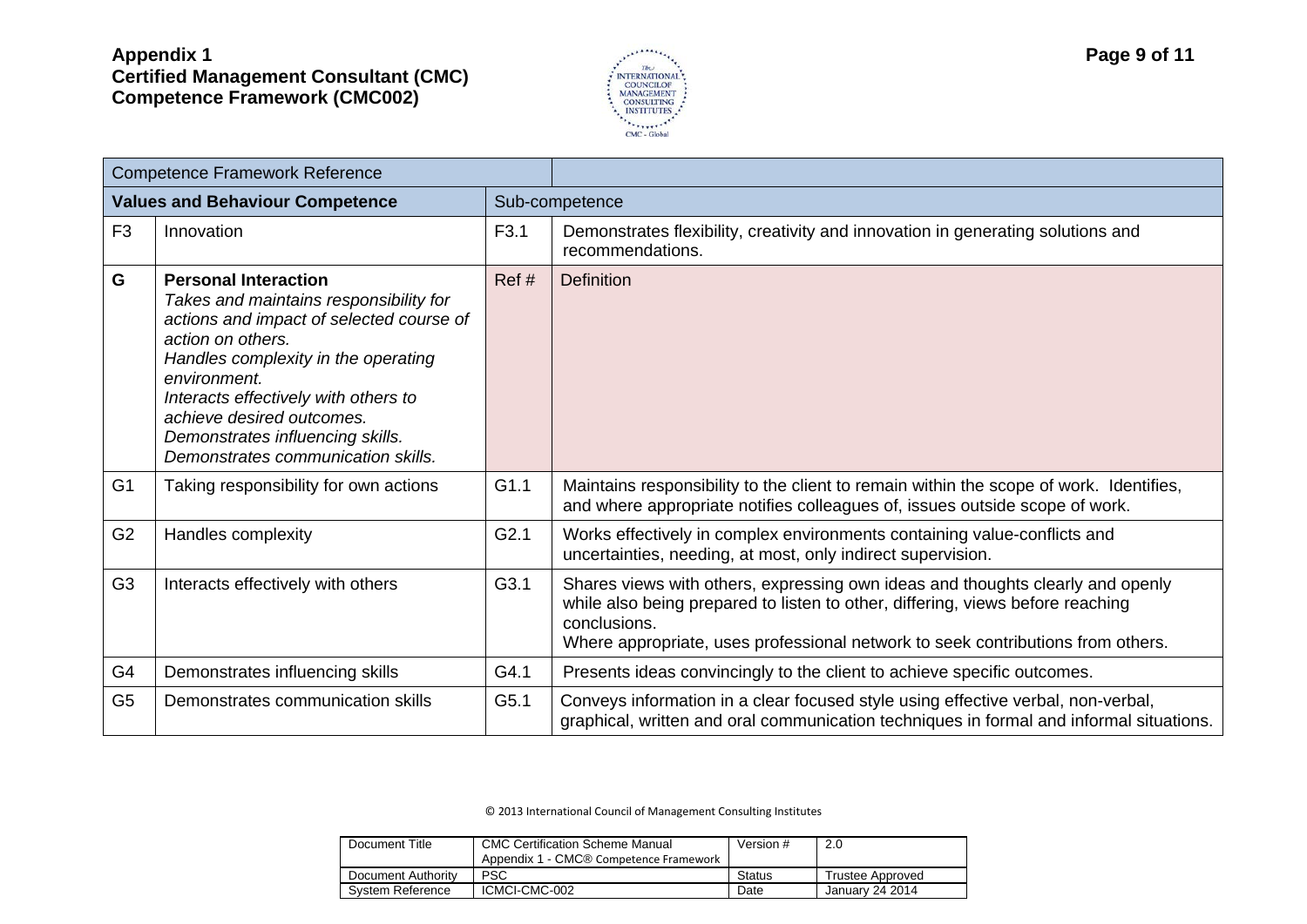

| <b>Competence Framework Reference</b> |                                                                                                                  |      |                                                                                                                                                                                                                             |  |
|---------------------------------------|------------------------------------------------------------------------------------------------------------------|------|-----------------------------------------------------------------------------------------------------------------------------------------------------------------------------------------------------------------------------|--|
| <b>Personal Development</b>           |                                                                                                                  |      | Sub-competence                                                                                                                                                                                                              |  |
| Н                                     | <b>Continued Learning and Development</b><br>Plans self-development and shows track<br>record of personal growth | Ref# | <b>Definition</b>                                                                                                                                                                                                           |  |
| H1<br>Self-development                |                                                                                                                  | H1.1 | Identifies opportunities and sets personal objectives for a tailored Continuing<br>Professional Development Programme.                                                                                                      |  |
|                                       |                                                                                                                  | H1.2 | Pro-actively seeks opportunities to further own development.<br>Seeks and acts on feedback from clients, superiors, peers and team members to<br>further personal development. Learns from own and others past assignments. |  |
|                                       |                                                                                                                  | H1.3 | Demonstrates a logical process to seek out new tools and techniques and identify their<br>relevance to current and future work.                                                                                             |  |

| Document Title     | <b>CMC Certification Scheme Manual</b><br>Appendix 1 - CMC® Competence Framework | Version #     | 2.0              |
|--------------------|----------------------------------------------------------------------------------|---------------|------------------|
| Document Authority | PSC                                                                              | <b>Status</b> | Trustee Approved |
| System Reference   | ICMCI-CMC-002                                                                    | Date          | Januarv 24 2014  |